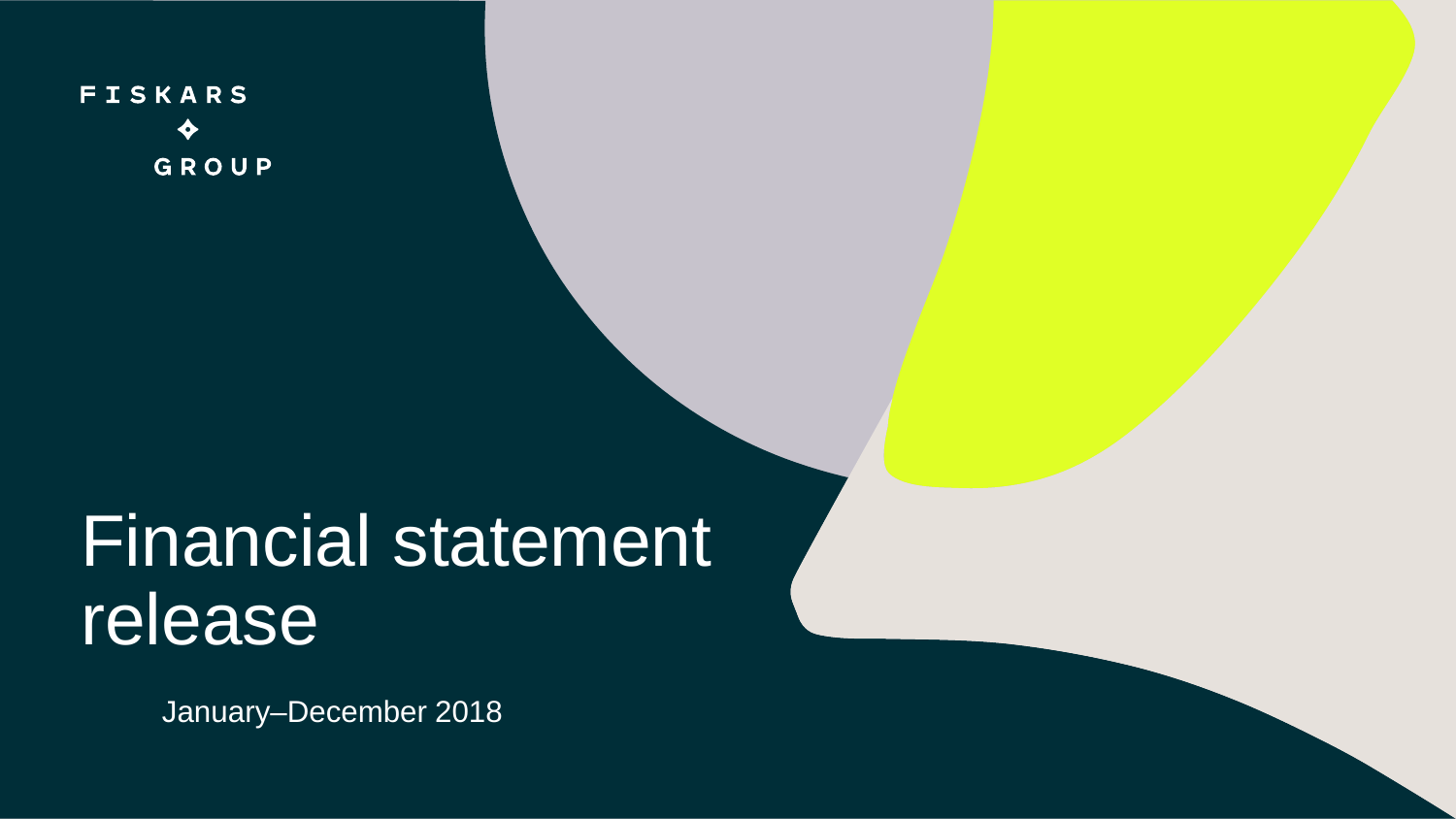## Today's speakers







**Sari Pohjonen** CFO Deputy to the CEO

ⓒ **Fiskars Group 2019 Q4/2018 2**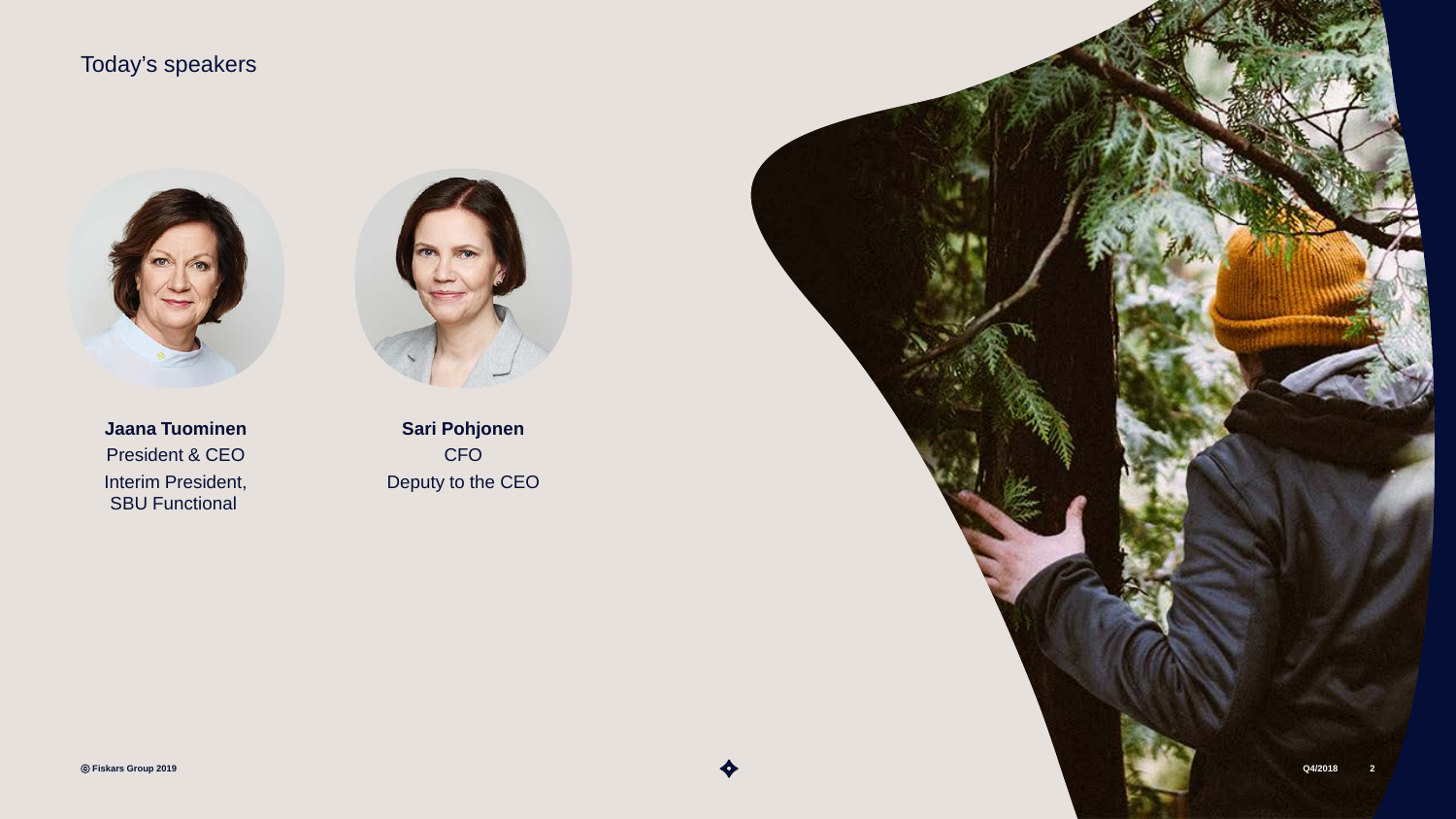This presentation contains forward-looking statements that reflect management's current views with respect to certain future events and potential financial performance. Although Fiskars Group believes that the expectations reflected in such forward-looking statements are reasonable, no assurance can be given that such expectations will prove to have been correct. Accordingly, results could differ materially from those set out in the forward-looking statements as a result of various factors.

Important factors that may cause such a difference for Fiskars Group include, but are not limited to: (u) the macroeconomic development and consumer confidence in the key markets, (ii) change in the competitive climate, (iii) change in the regulatory environment and other government actions, (iv) change in interest rate and foreign exchange rate levels, and (v) internal operating factors.

This presentation does not imply that Fiskars Group has undertaken to revise these forward-looking statements, beyond what is required by applicable law or applicable stock exchange regulations if and when circumstances arise that will lead to changes compared to the date when these statements were provided.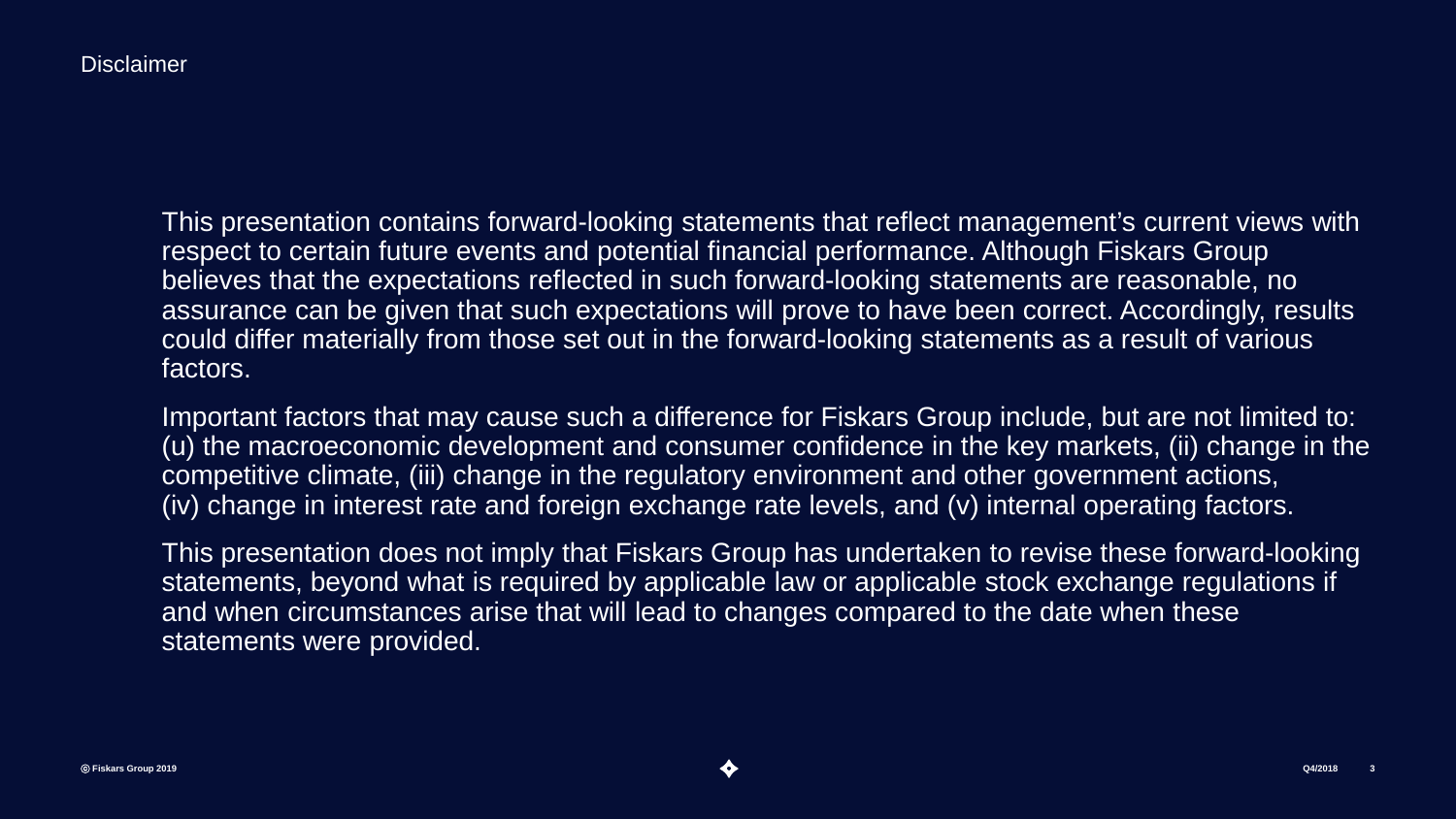- Comparable EBITA increased despite a decrease in comparable net sales
- Profitability improved clearly in the Functional segment, as comparable EBITA increased with comparable net sales remaining at the previous year's level
- Challenging year for the Living segment, as comparable net sales and comparable EBITA decreased
- In 2019, Fiskars Group expects the comparable net sales and comparable EBITA to be at the same level as in 2018
- Dividend proposal: a total of EUR 0.54 per share, paid in two installments of EUR 0.27 per share. Additionally, a proposed distribution of Wärtsilä shares held by Fiskars Group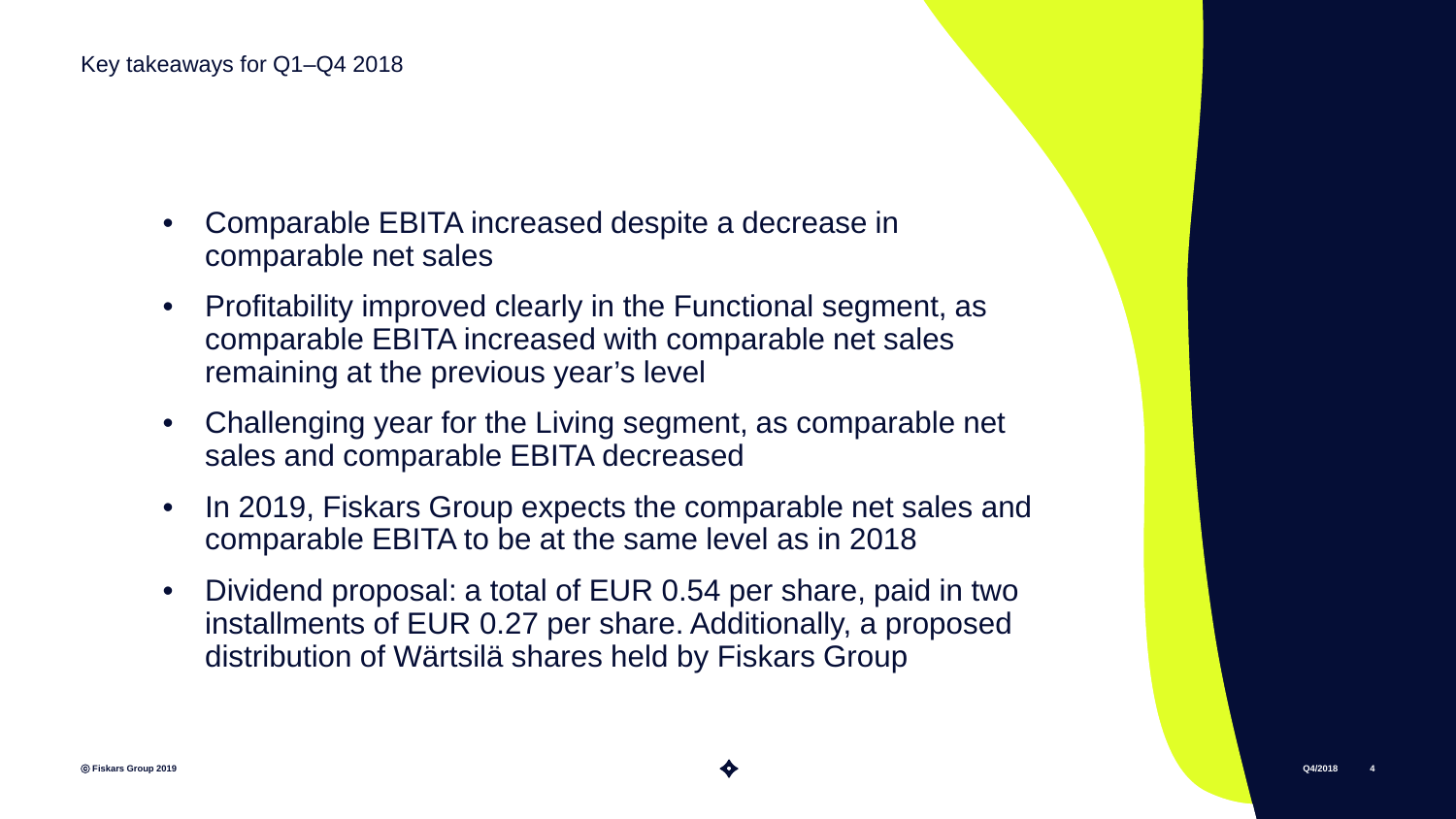#### Q1-Q4 2018



Net sales EUR million (Q4 2017: 319.2)

324.1

YoY 1.5% YoY 38% Comparable\* change 1.1%

Comparable EBITA\*\* EUR million (35.4)

48.8

Cash flow from operating activities\*\*\* EUR million (103.5)

92.2

Earnings per share EUR (0.21)\*\*\*\*

0.33

|                    | EUR million (2017: 1,185.5)           | EUR million (119.0) | EUR million (130.5) | EUR (0.98)**** |
|--------------------|---------------------------------------|---------------------|---------------------|----------------|
| $\overline{Q1-Q4}$ | 1,118.5                               | 121.7               | 136.8               | 1.00           |
|                    | YoY -5.6%<br>Comparable* change -2.4% | YoY 2%              |                     |                |

\*Using comparable exchange rates, excluding the net sales reported in 2017 from the divested container gardening business in Europe (December 2016) \*\*Items affecting comparability include items such as restructuring costs, impairment or provisions charges and releases, integration related costs, and gain and loss from the sale of businesses

\*\*\*Before financial items and taxes

\*\*\*\*Earnings per share does not include net changes in the fair value of the investment portfolio. The comparable figures have been adjusted accordingly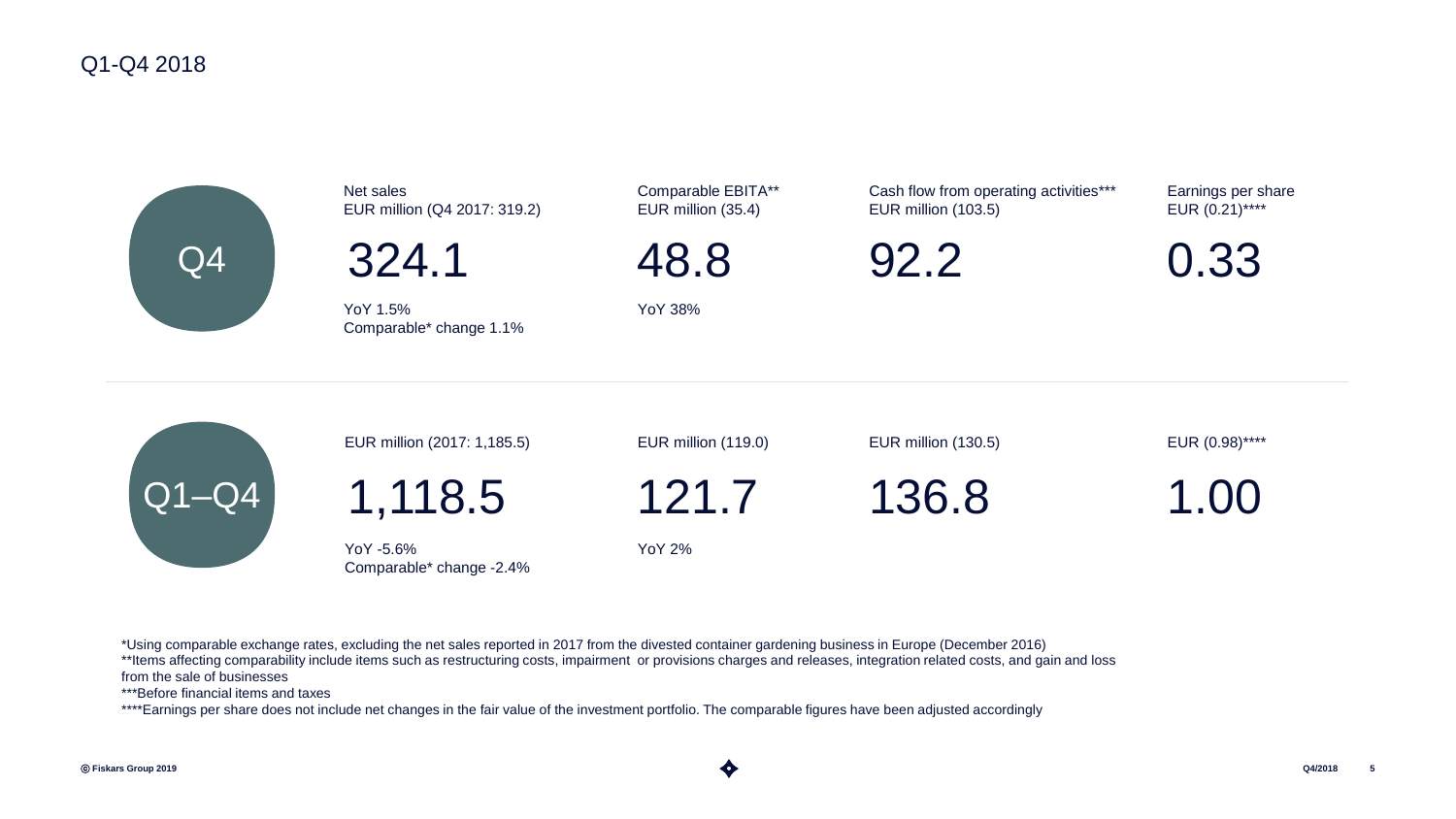#### Fiskars Group in Q4 2018



#### **Net sales and comparable EBITA %,** EUR million





Comparable change = CN & excl. divest.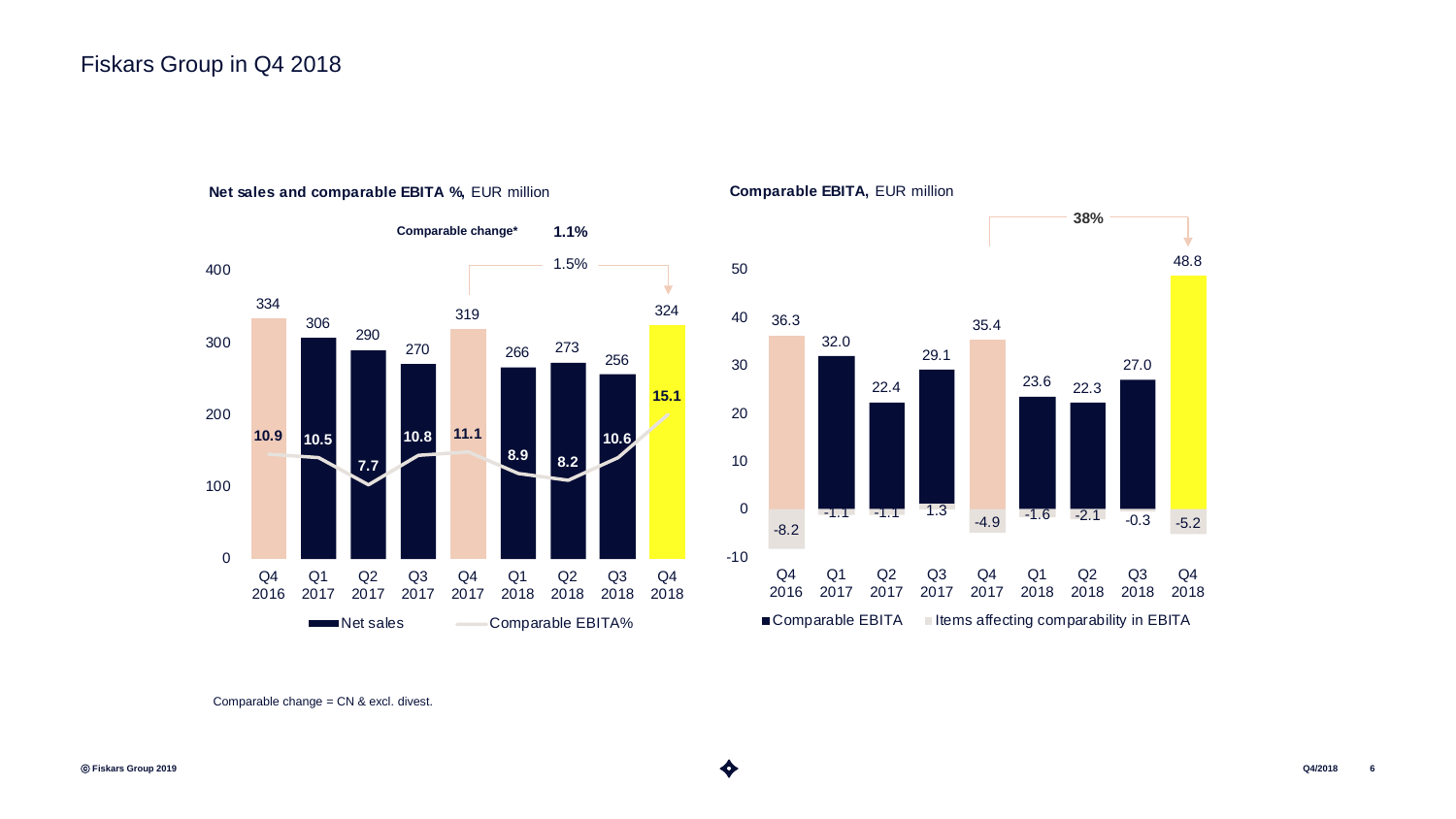### Net sales bridge Q4 2018

**1.1% Comparable change** 319.2 1.1 0.2 6.7 -3.1 0.1 324.1 Q4 2017 FX rate Divestments SBU Functional SBU Living Other Q4 2018 **Net sales,** EUR million

ⓒ **Fiskars Group 2019 Q4/2018 7**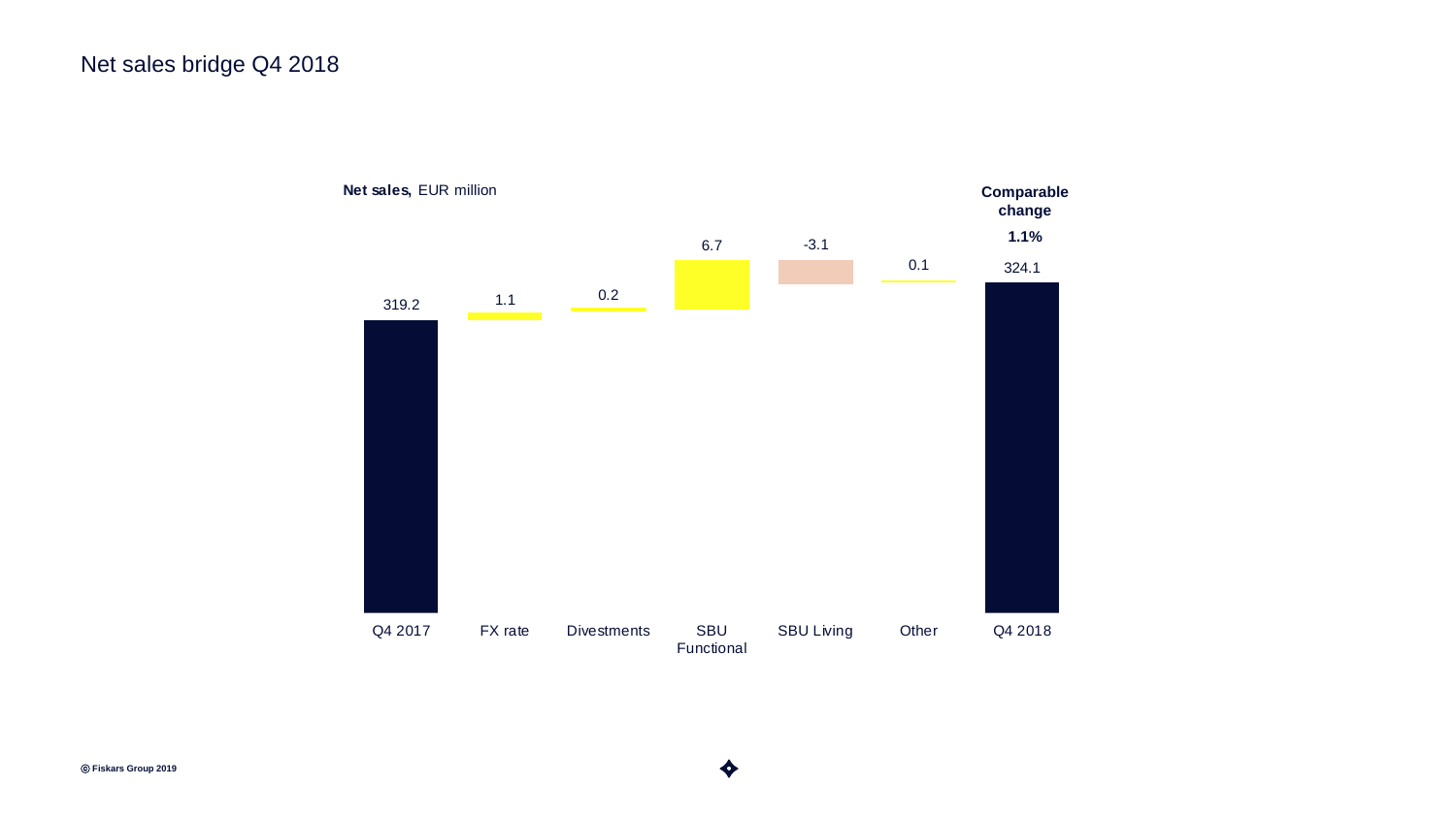The Transformation program focuses primarily on:

- The English & Crystal Living business, to improve its profitability
- Planned actions in retail, distribution and supply network as well as organizational structure

Cost savings targets are based on the potential to increase efficiencies and reduce complexity in the Living business

In 2017, Fiskars Group completed the Supply Chain 2017 -program that focused on the optimization of the global supply chain network in Europe and Asia. The program excluded the manufacturing operations and distribution network of the English & Crystal Living business

#### Targeted annual cost savings app. EUR 17 million

- Subject to the full implementation of the program
- Targeted cost savings would be achieved gradually, and the majority of the savings are expected to materialize after the program is completed (end of 2021)

Costs of the program app. EUR 40 million in 2018– 2021

By the end of 2018, EUR 2.5 million of costs had been booked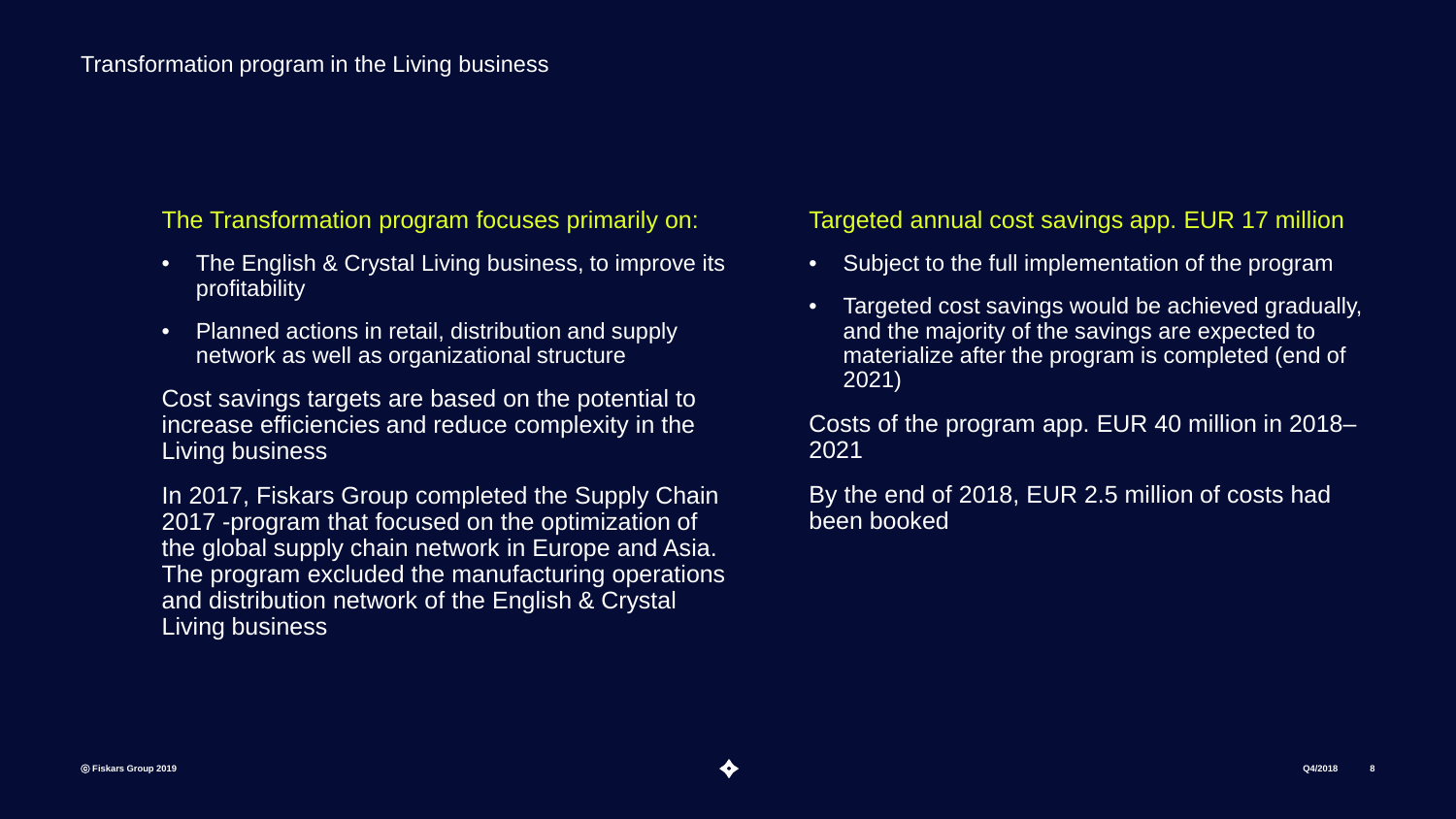#### Living marketing highlights in Q4 2018

Iittala launched Raami, a new tableware series designed by Jasper Morrison. The pieces are made of ceramics, glass and wood, intended to combine and promote a good atmosphere at the table. In December, Iittala opened a new store in Berlin city center

Waterford celebrated New Year at Times Square in New York, as people from around the world followed the iconic Waterford Times Square New Year's Eve Ball drop at midnight

The Living business attended the New York Tabletop Market show and participated with a wide range of brands, as Wedgwood, Waterford, Royal Doulton, Royal Albert, Iittala and Royal Copenhagen were present at the event. The event is important for displaying the offerings for the spring season, with both trade customers and media present

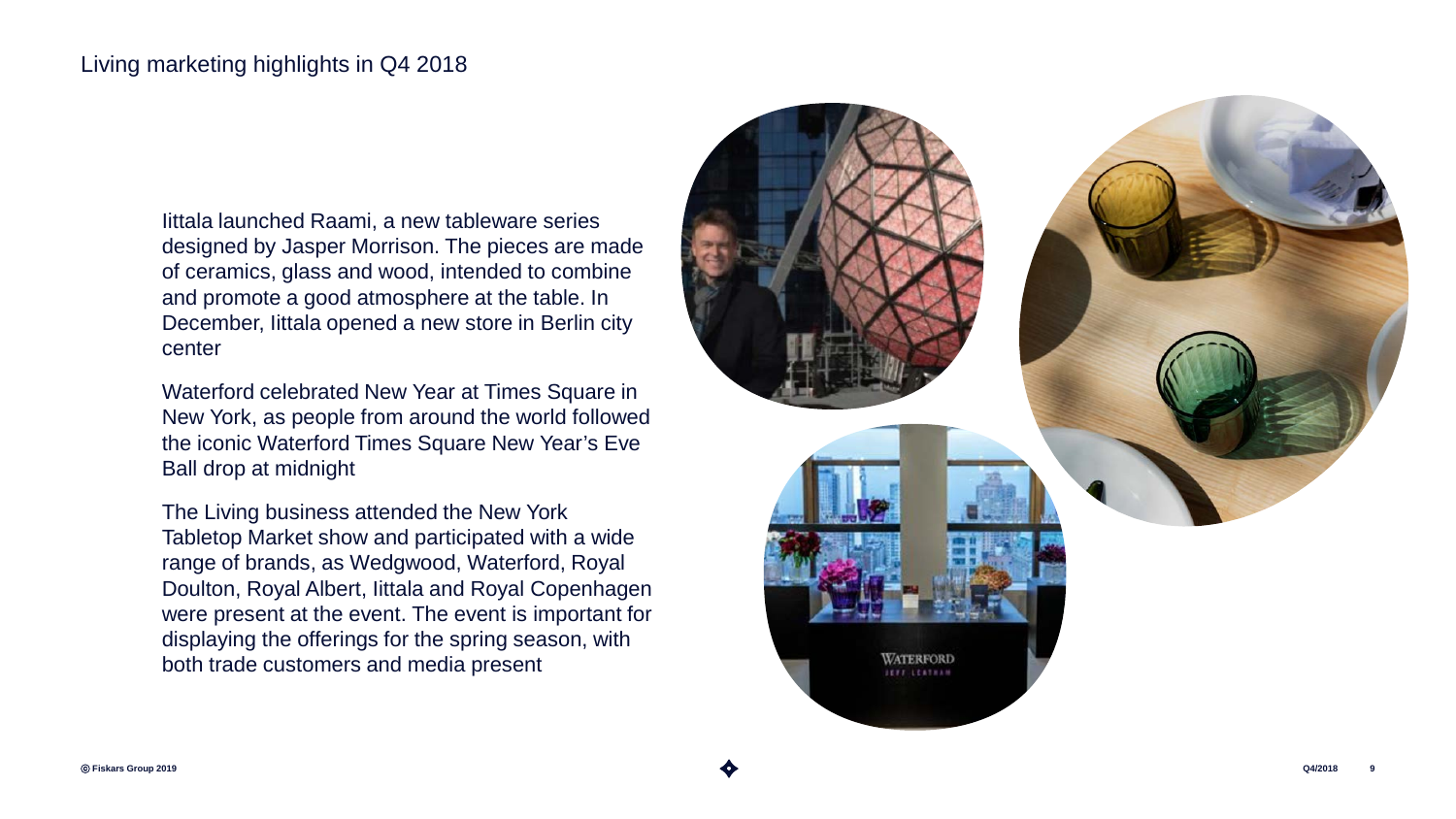Fiskars introduced stainless steel pots, pans and casseroles for the Norden premium cooking range. Norden Steel are also the first stainless steel products to feature ThermiumTM, Fiskars' new innovation for mineral treatment for non-stick frying. The series will be in stores from January 2019 onwards.

Fiskars won nine GOOD DESIGN awards, including for shears, knives, snips, DIY tools and shovels

Additionally, Fiskars launched a new line of tools for the DIY market, which will be available in early 2019.

Gerber expanded upon the ComplEAT series with the Devour multi-fork for outdoor cooking. The product was launched prior to the gifting season, and the product was well received on the market.

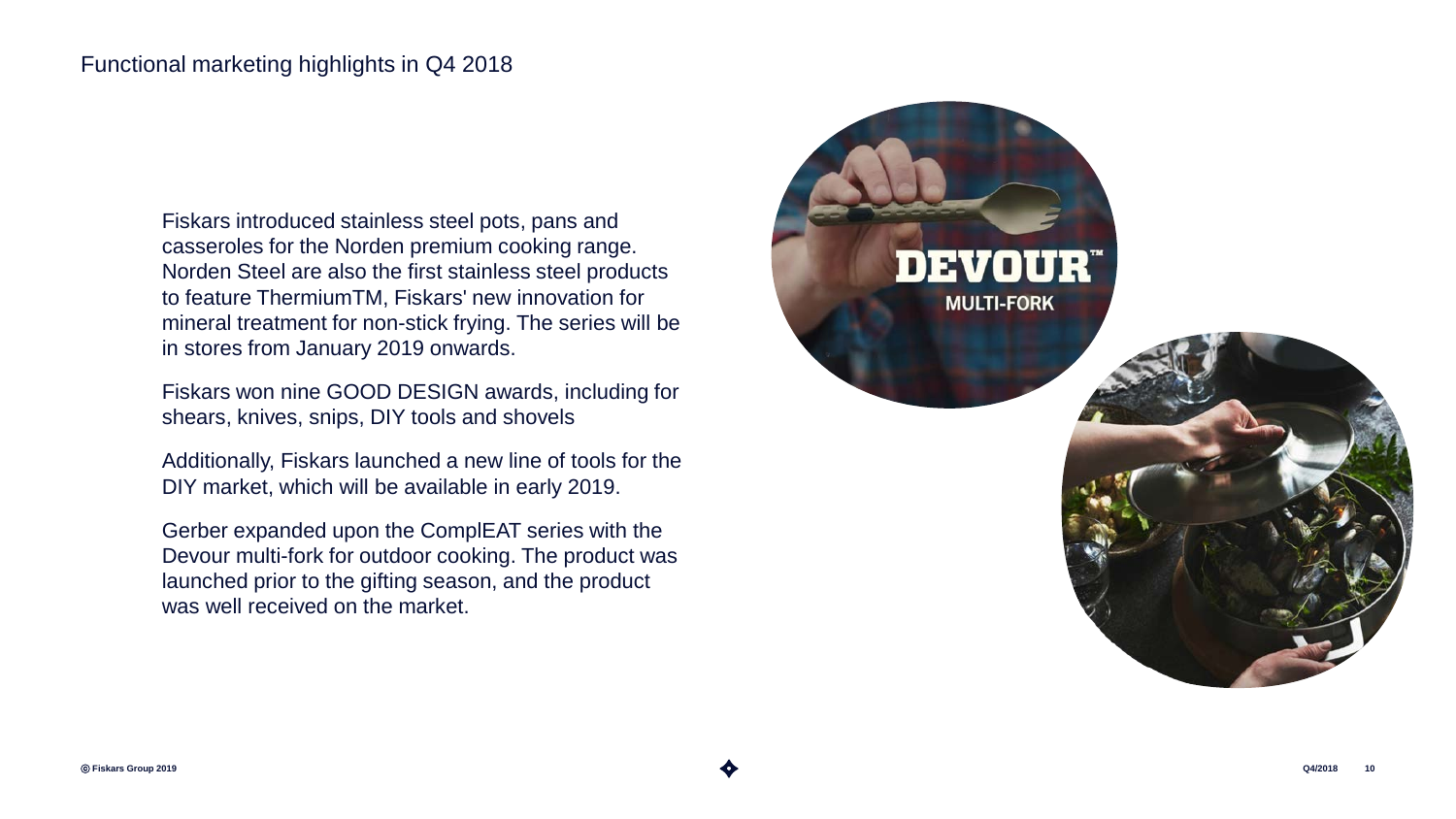# **Q4 2018**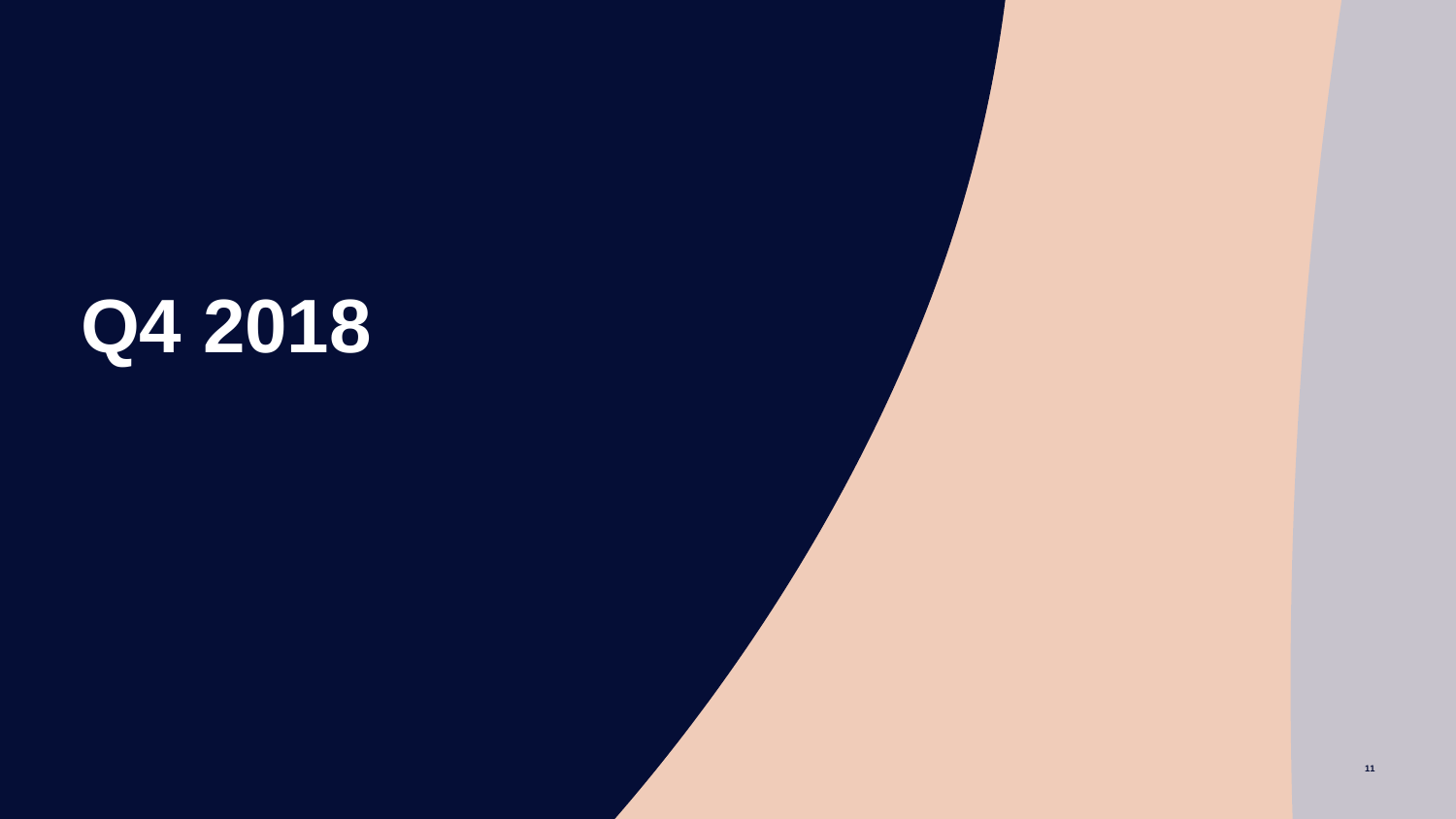#### Living in Q4 2018

| <b>EUR million</b>  | Q4 2018 | Q4 2017 | Change  | 2018  | 2017  | Change   |
|---------------------|---------|---------|---------|-------|-------|----------|
| Net sales*          | 184.7   | 187.8   | $-1.6%$ | 529.6 | 573.9 | $-7.7\%$ |
| Comparable EBITA    | 42.5    | 38.3    | 11%     | 57.0  | 70.7  | $-19%$   |
| Capital expenditure | 7.4     | 4.9     | 51%     | 23.8  | 14.0  | 71%      |

\*Using comparable exchange rates, net sales in the Living segment decreased by 1.6% in Q4 2018 and by 5.4% in 2018

- Comparable net sales decreased year-on-year by 1.6%. Net sales grew in the direct e-commerce channel by double-digit numbers.
- Over all, demand around the time of Singles Day and Black Friday was good, while December sales showed some weakness.
- In the English & Crystal Living business, comparable net sales decreased, as the UK and Australian markets remained challenging. At the same time, comparable net sales increased in Asia-Pacific.
- In the Scandinavian Living business the comparable net sales remained at last year's level. Comparable net sales increased in Japan, where the distribution of Iittala was transferred from a local distributor to Fiskars Group at the beginning of the year. This transfer started to have a positive impact during the important holiday season. In Finland, comparable net sales decreased, with the comparison period in 2017 having been supported by strong sales relating to the Finland 100 anniversary.
- Comparable EBITA increased by 11% and improved in both the English & Crystal Living and the Scandinavian Living businesses. Both improved particularly in the Asia-Pacific region. Additionally, the gross profit improvement and efficiencies supported the comparable EBITA.
- Capital expenditure in the Living business increased as a result of facility expansions, specifically the factory in Thailand



\*Using comparable exchange rates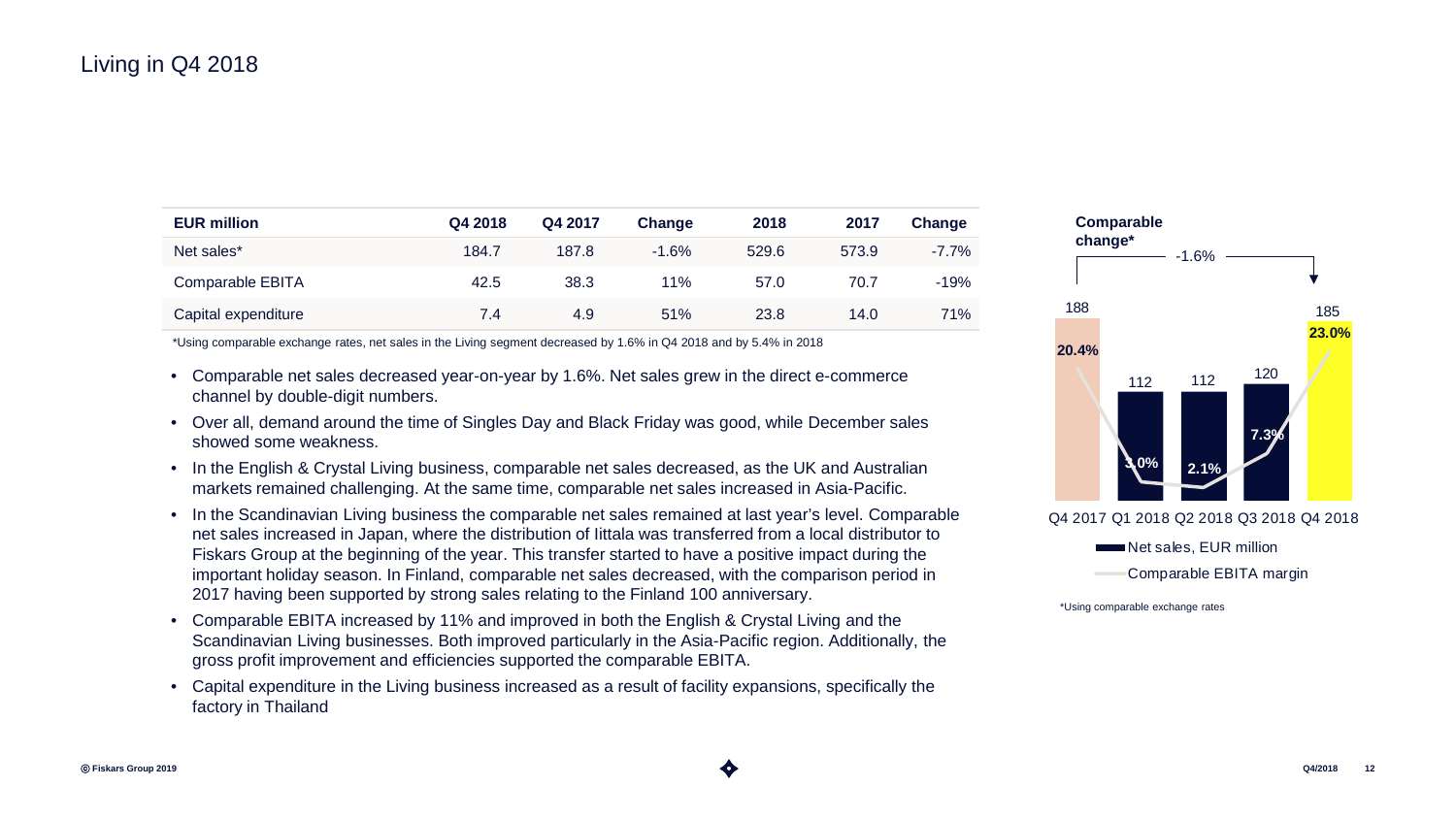#### Functional in Q4 2018

| <b>EUR million</b>  | Q4 2018 | Q4 2017 | Change   | 2018  | 2017  | Change  |
|---------------------|---------|---------|----------|-------|-------|---------|
| Net sales*          | 138.4   | 130.4   | 6.1%     | 585.2 | 607.8 | $-3.7%$ |
| Comparable EBITA    | 9.2     | 1.0     |          | 75.5  | 59.7  | 27%     |
| Capital expenditure | 5.7     | 6.6     | $-13.6%$ | 18.9  | 19.4  | $-2.6%$ |

\*Using comparable exchange rates and excluding the net sales of the divested container gardening business in Europe (in December 2016), net sales in the Functional segment increased by 5.1% in Q4 2018 and increased by 0.5% in 2018

- Comparable net sales increased by 5.1%, supported by all business areas
- In Functional EMEA, increased snow tool sales supported net sales, while the weak sales in certain Eastern European countries continued. The distribution network is being rationalized in these markets, and this has negatively impacted net sales in the short term
- In Functional Americas, extended distribution supported net sales
- For the Outdoor business, the net sales grew in Europe, supported by the gifting season
- Comparable EBITA increased clearly. The increase was supported by all businesses, particularly the Functional EMEA and Outdoor businesses, where the increased net sales and operational efficiencies contributed to the increase in comparable EBITA





Q4 2017 Q1 2018 Q2 2018 Q3 2018 Q4 2018

Net sales, EUR million

Comparable EBITA margin

\*Using comparable exchange rates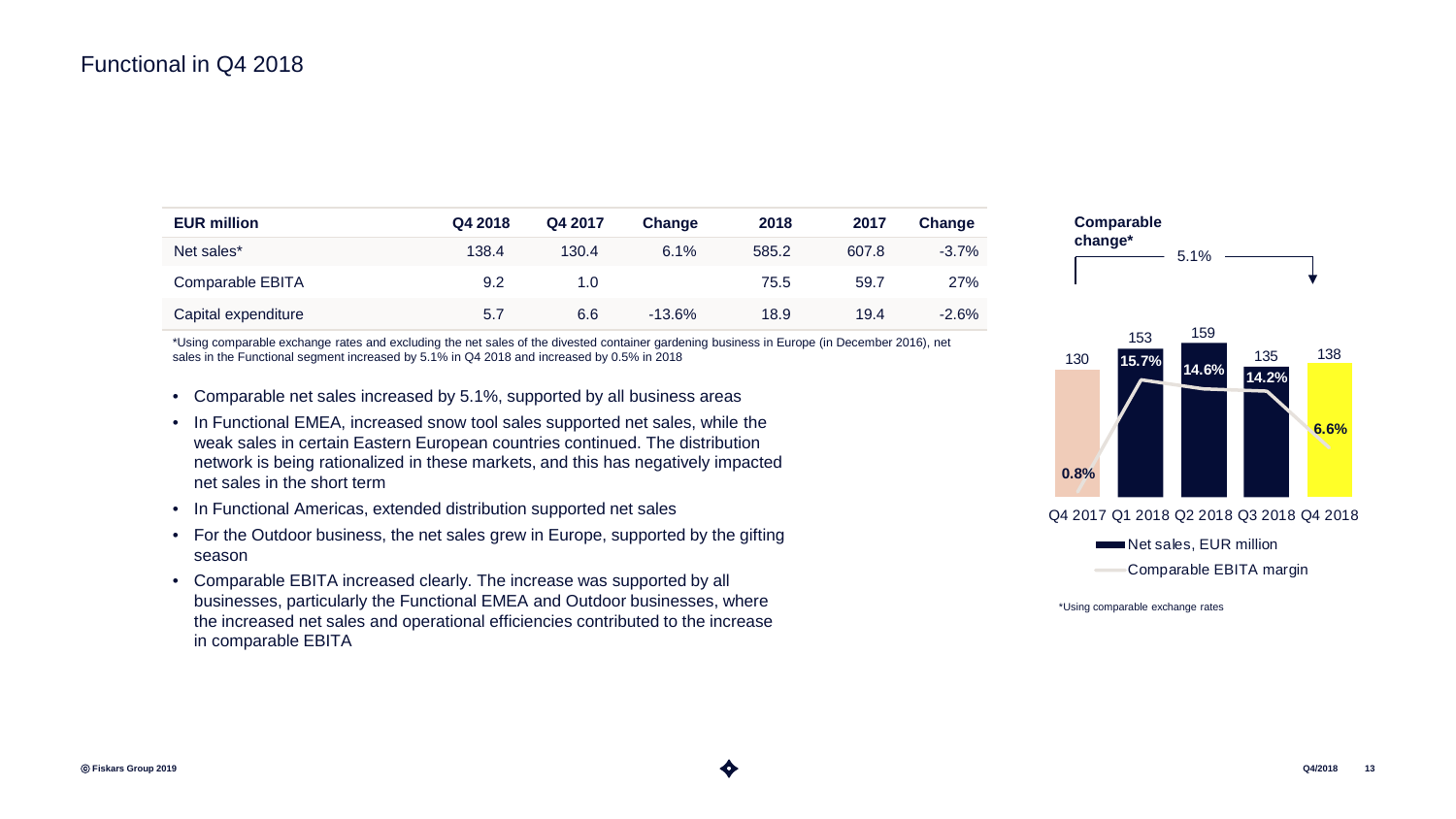| <b>EUR million</b> | Q4 2018 | Q4 2017 | Change  | Comparable<br>change | 2018  | 2017  | Change  | Comparable<br>change |
|--------------------|---------|---------|---------|----------------------|-------|-------|---------|----------------------|
| Europe             | 162.1   | 165.9   | $-2.3%$ | $-1.2%$              | 531.2 | 568.5 | $-6.6%$ | $-5.0%$              |
| Americas           | 112.0   | 107.2   | 4.5%    | 1.6%                 | 444.4 | 463.0 | $-4.0%$ | 1.3%                 |
| Asia-Pacific       | 48.7    | 46.4    | 4.9%    | 5.0%                 | 141.7 | 152.8 | $-7.3%$ | $-3.2%$              |
| Unallocated**      | 1.2     | $-0.3$  |         |                      | 1.3   | 1.2   | 1%      | 5%                   |

\*Using comparable exchange rates, excluding the divested container gardening business in Europe (in December 2016) \*\*Geographically unallocated exchange rate differences

- Comparable net sales in Europe decreased by 1.2%, mainly impacted by the challenges in both the English & Crystal Living and Scandinavian Living businesses. In Finland, the comparison period in 2017 was supported by strong sales relating to the Finland 100 anniversary
- Comparable net sales in the Americas increased by 1.6%, supported by Functional Americas, while net sales in the English & Crystal Living business decreased
- Comparable net sales in Asia-Pacific increased by 5.0%, supported by both the English & Crystal Living and Scandinavian Living businesses.

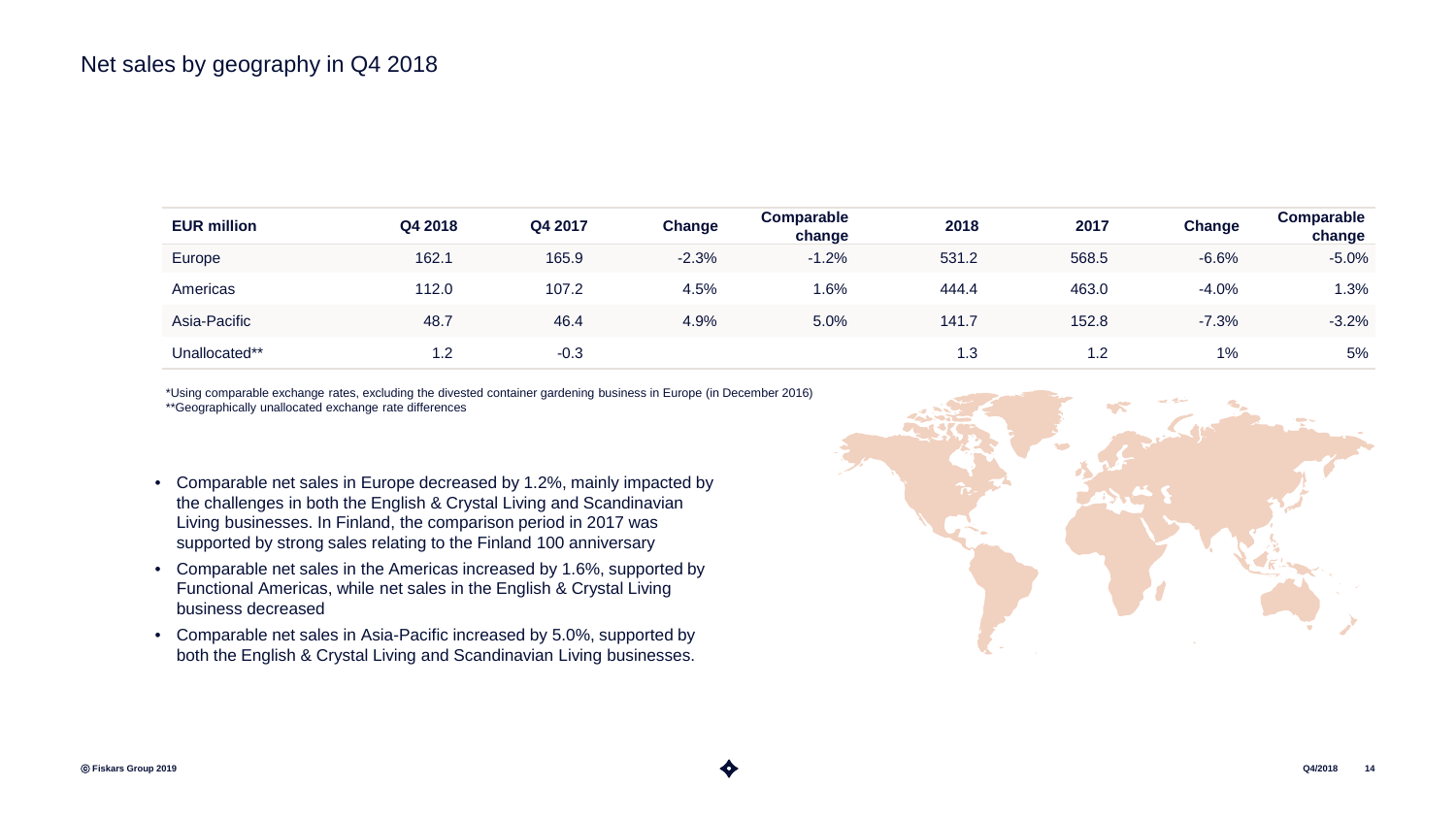#### Other segment

The Other segment contains the Group's investment portfolio, the real estate unit, corporate headquarters and shared services

At the end of Q4 2018, Fiskars owned 32,645,343 shares in Wärtsilä, representing 5.52% of Wärtsilä's share capital

The shares in Wärtsilä were valued at EUR 453.6 million (572.4) at the end of the quarter

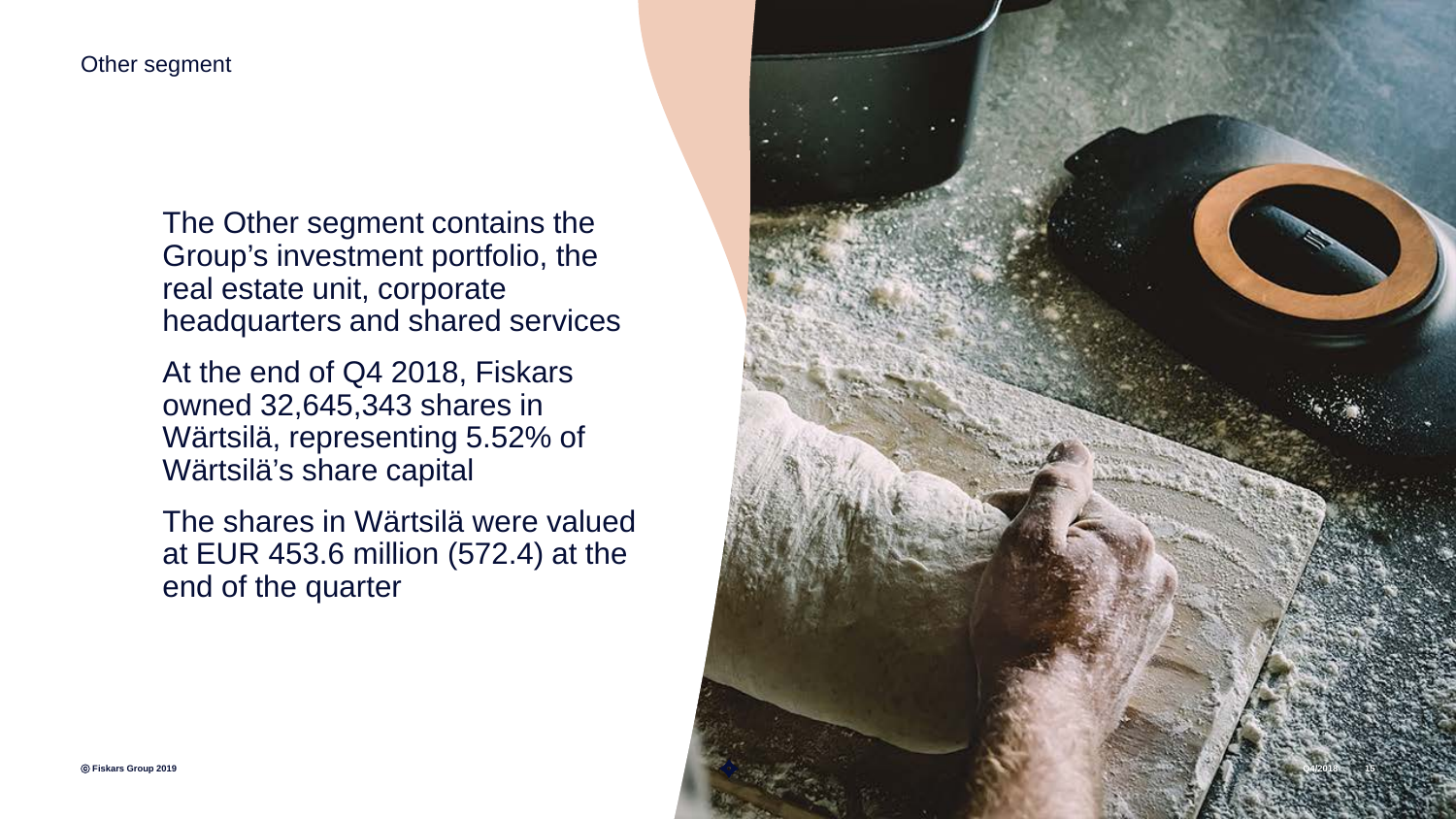#### SKU efficiency improvement continued



Number of Stock Keeping Units (SKU) (LHS) Sales / SKU, EUR (RHS)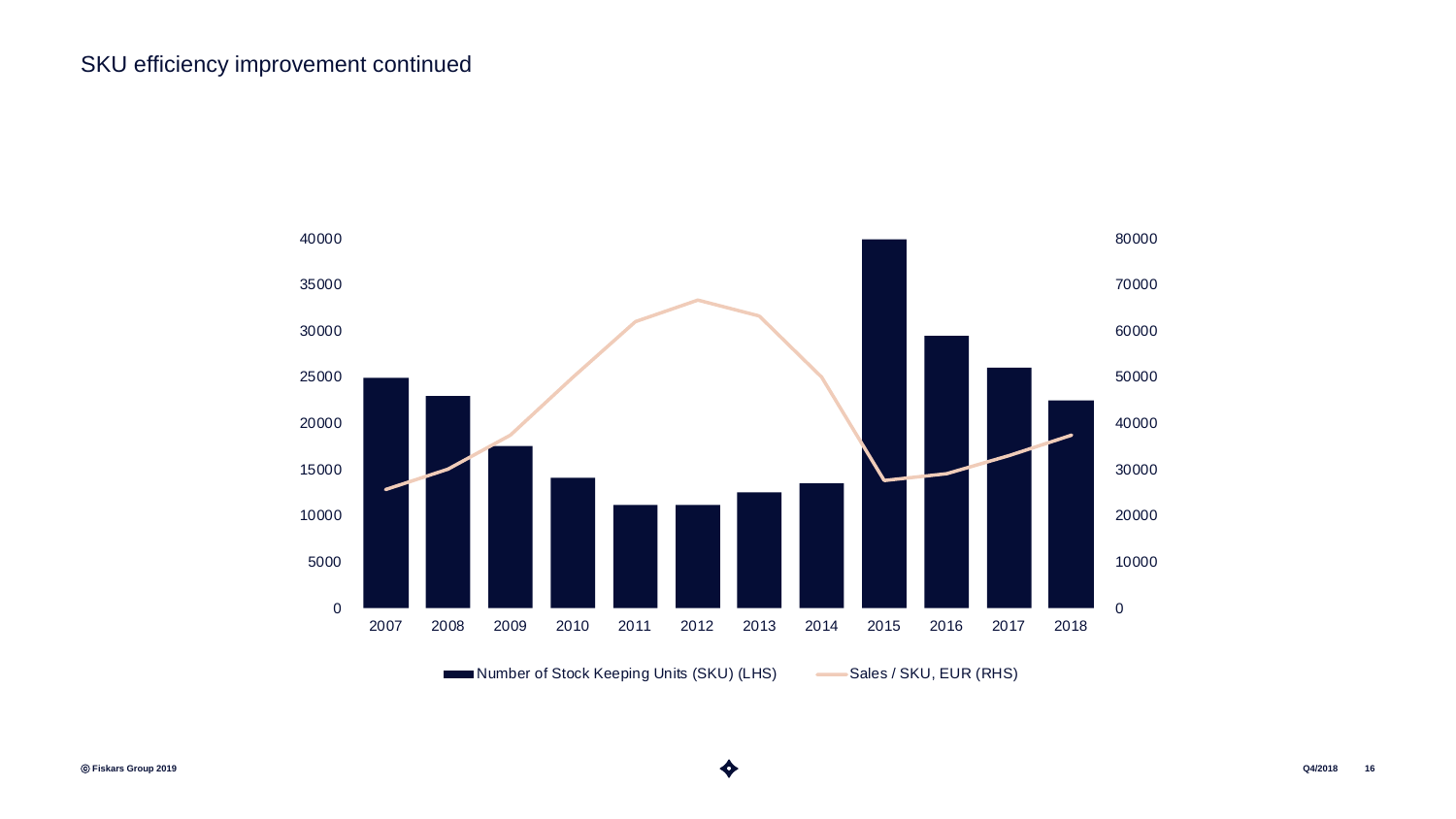Full year EPS increased to EUR 1.00 from 0.98 in 2017



EPS (for Q4 2016 to Q4 2017 restated to current accounting practice) Operative EPS (reported until Q4 2017)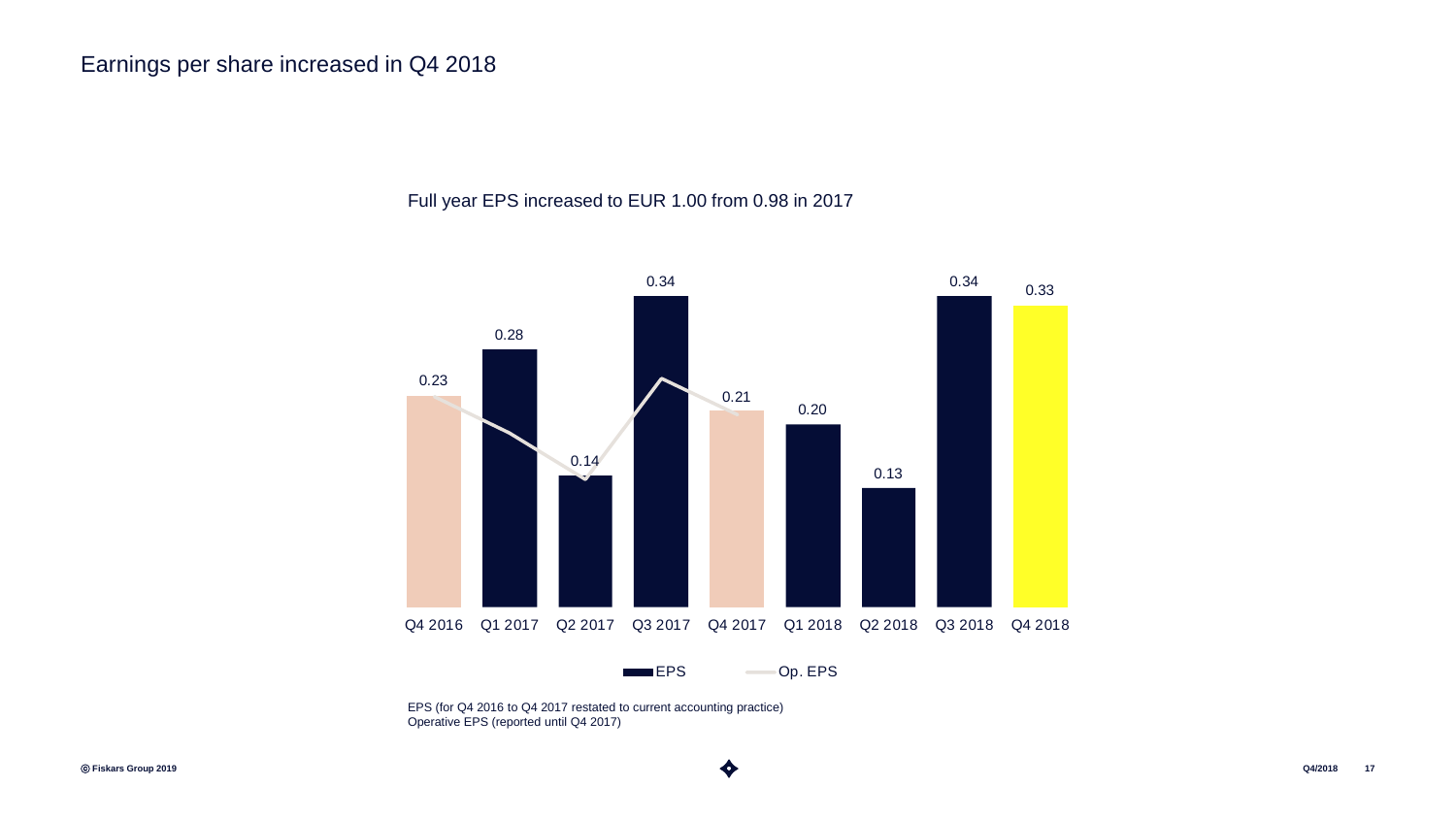## Cash flow improved in 2018, working capital at previous year's level

#### **Cash flow from operating activities before financial items and taxes,** EUR million



#### **Working capital,** EUR million

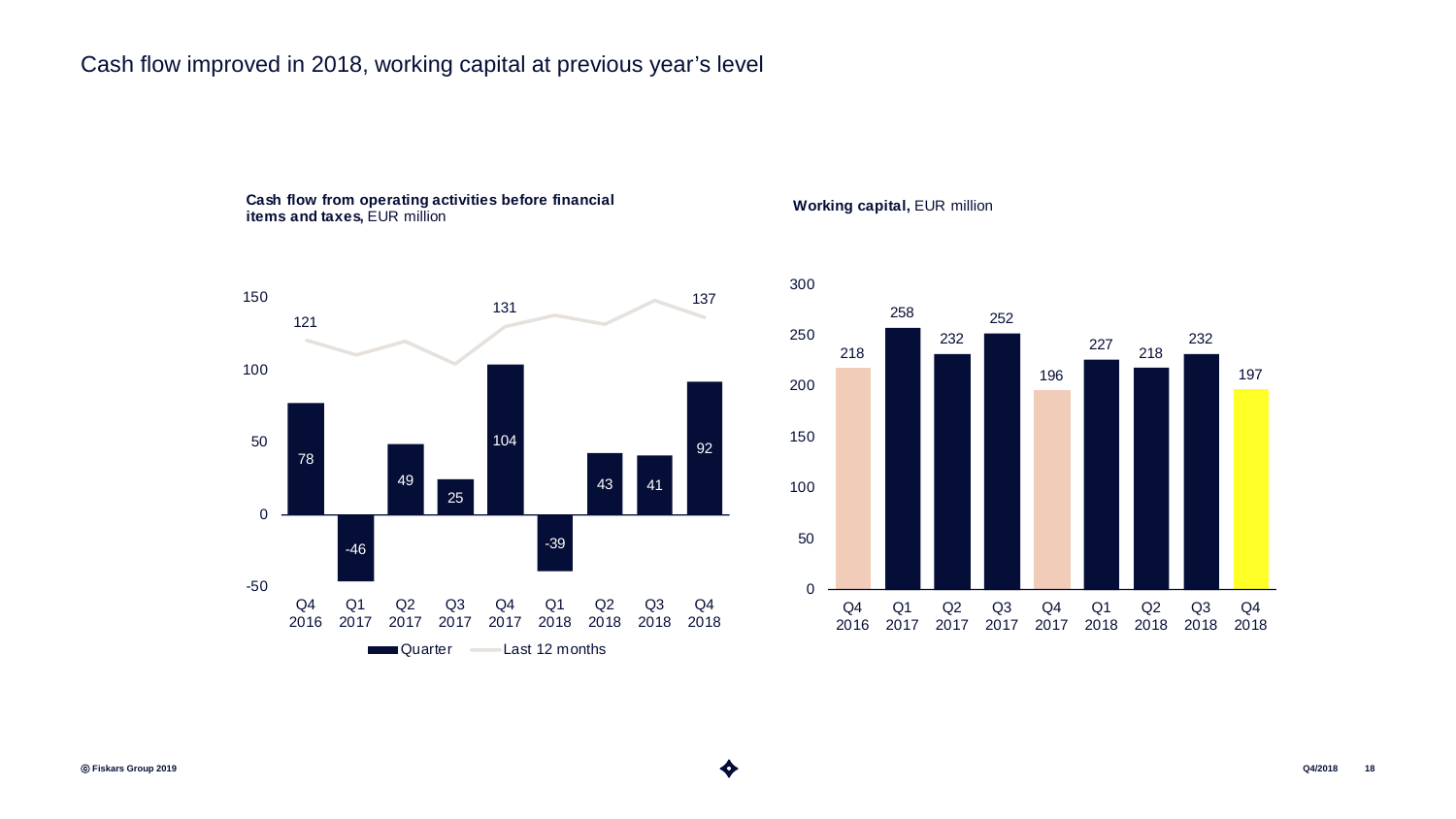#### Net debt decreased in Q4

**Net debt,** EUR million



#### **Equity ratio and net gearing**

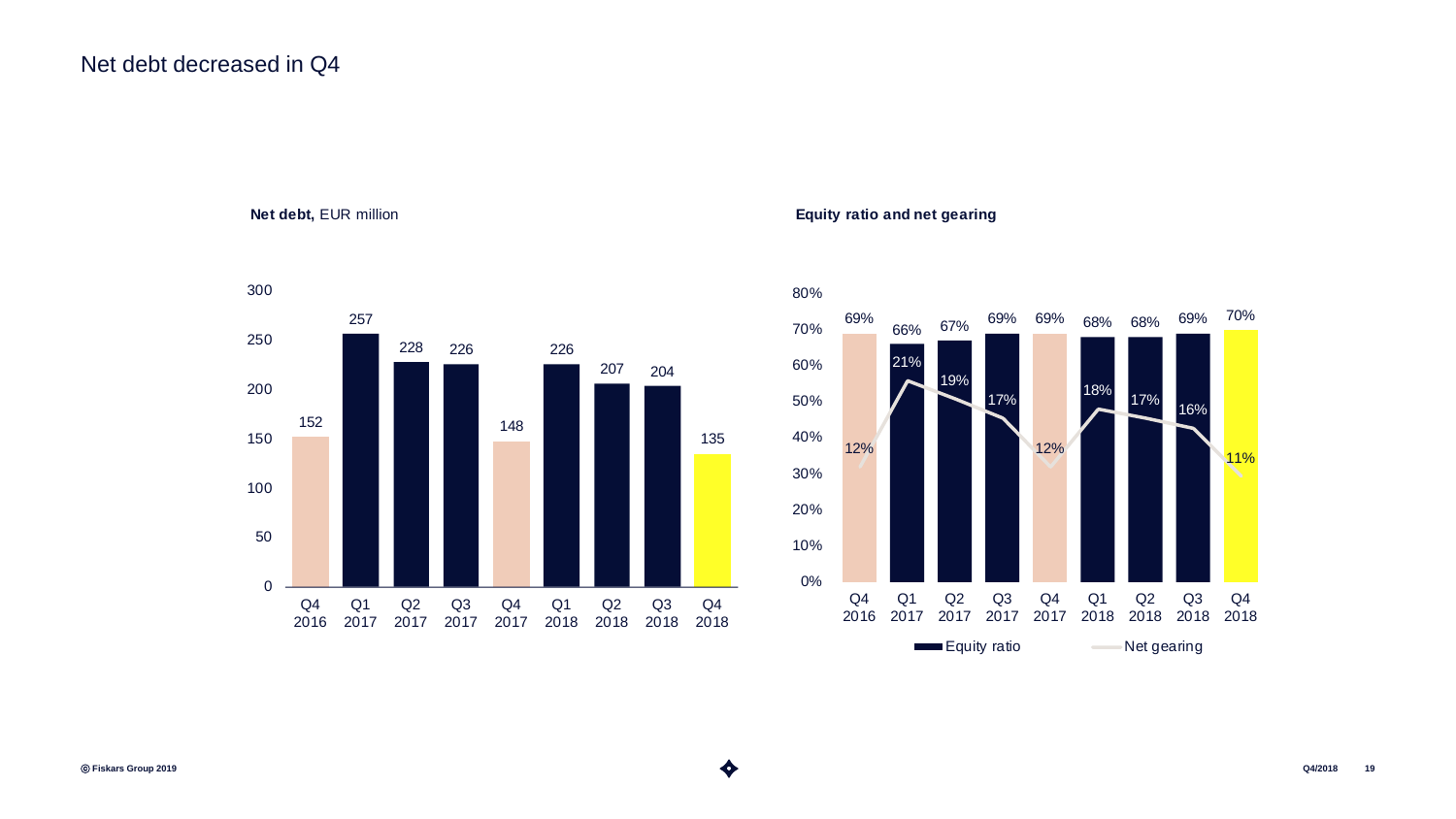# **Outlook for 2019 issued**

In 2019, Fiskars Group expects the comparable net sales and comparable EBITA to be at the same level as in 2018

The outlook is influenced by the company's investments in growth initiatives that are expected to add sustainable value in the long-term. In addition, there are material risks relating to changes in the operating environment, e.g. Brexit and the U.S. tariffs. An unfavorable outcome of these risks might have a significant impact on the comparable net sales and comparable EBITA.

Furthermore, fluctuations in currency rates might also have a considerable impact on comparable EBITA.

Comparable net sales excludes the impact of exchange rates, acquisitions and divestments. Items affecting comparability in EBITA include restructuring costs, impairment charges, integration related costs, acquisitions and divestments, and gain and loss from the sale of businesses.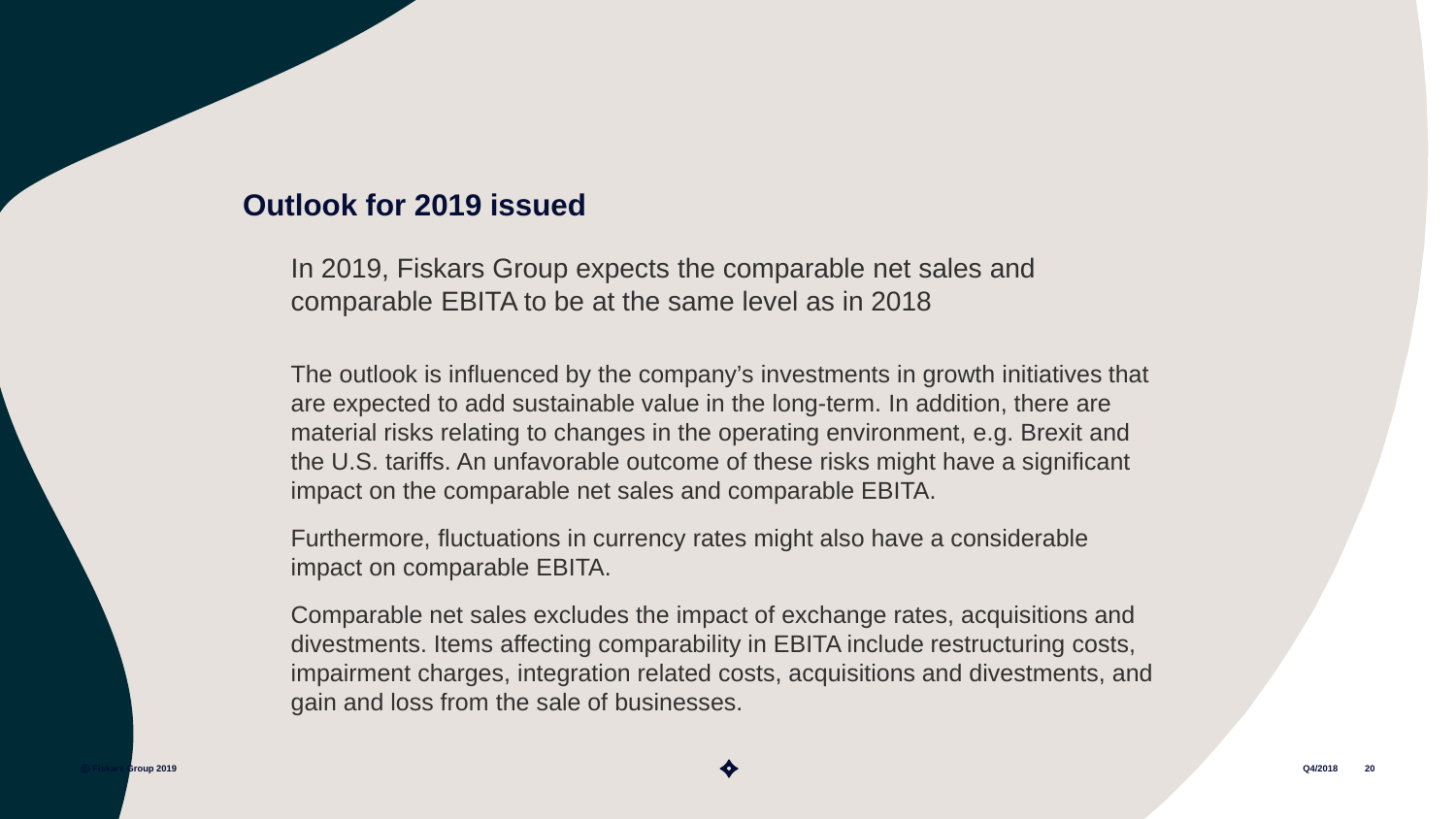#### Long-term financial targets



\*\*Net gearing ratio is the ratio of interest-bearing debt, less interest-bearing receivables and cash and bank equivalents, divided by total equity

**2018**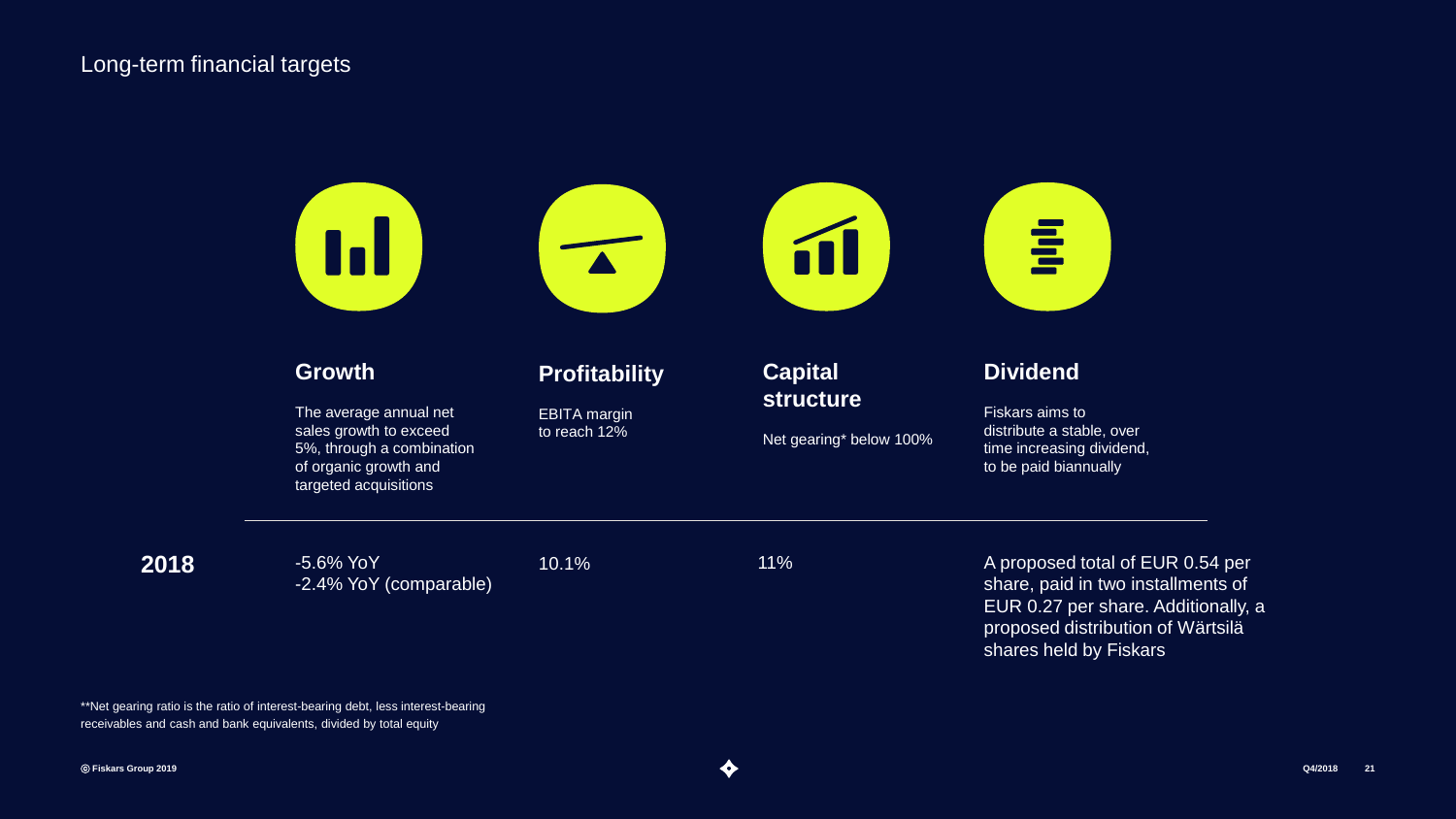#### **Dividend proposal:**

- Cash dividend of EUR 0.27 per share in March and an authorization to distribute an additional EUR 0.27 per share in September
- Distribution of Wärtsilä shares as a extra dividend

A shareholder would receive 2 shares in Wärtsilä for every 5 shares in Fiskars Group

Fractional entitlements to be compensated in cash

Proposal for the AGM, that the Board of Directors is authorized to decide on the share distribution in June. This is the earliest time for a technically secure implementation as guided by Euroclear Finland

#### **Long-term financial targets intact:**

After the potential distribution of the Wärtsilä shares to shareholders, Fiskars would cease to receive dividend income on those shares.

Hence, the Board of Directors proposes to lower the regular cash dividend accordingly. This would affect the baseline for the future development of Fiskars' dividends.

The target regarding growth is to achieve an average annual net sales growth exceeding 5%, through a combination of organic growth and targeted acquisitions. Acquisitions continue to be a relevant option for the company to deliver on the strategic priorities and long-term financial targets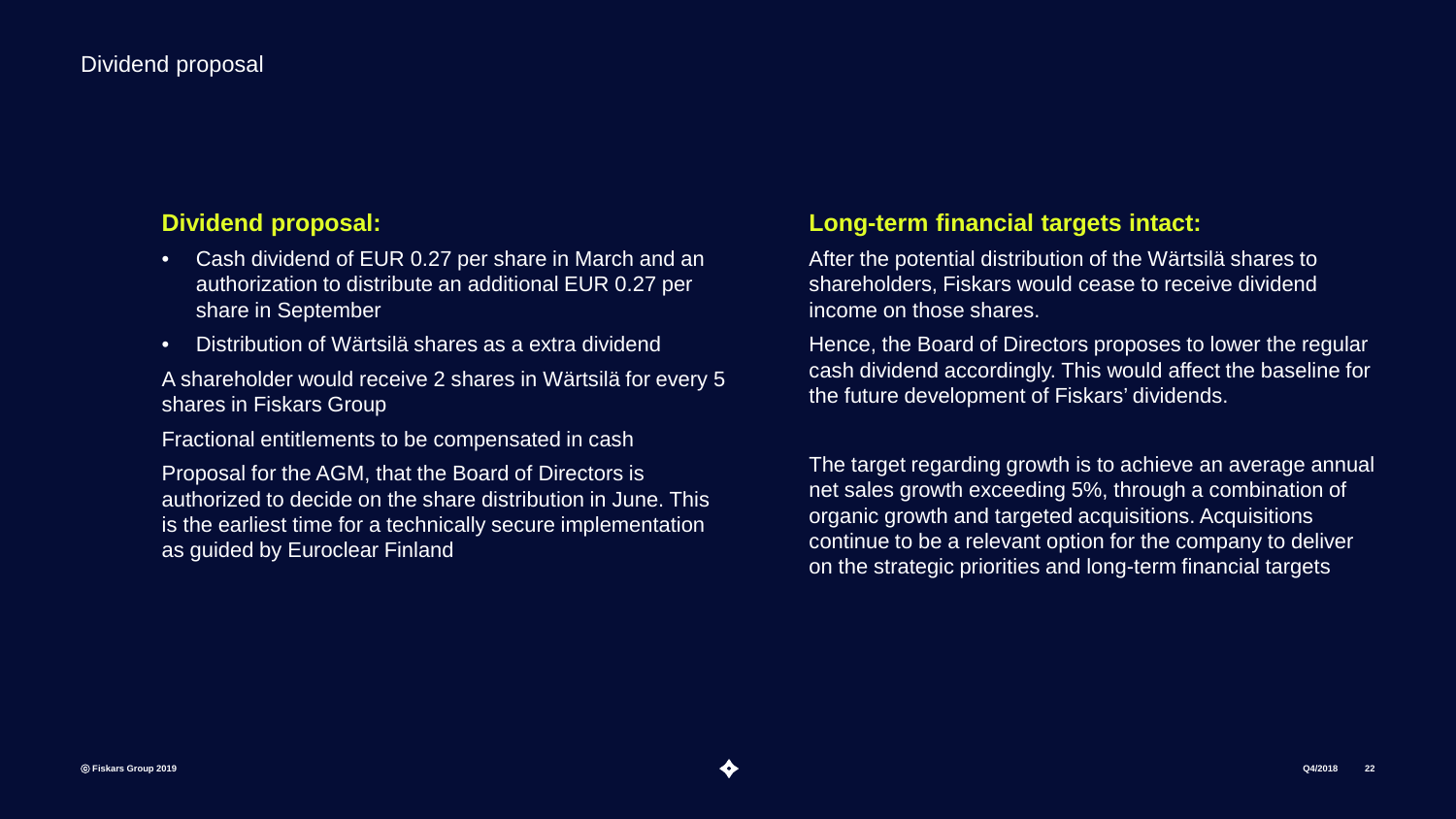#### Dividend track



ⓒ **Fiskars Group 2019 Q4/2018 23**